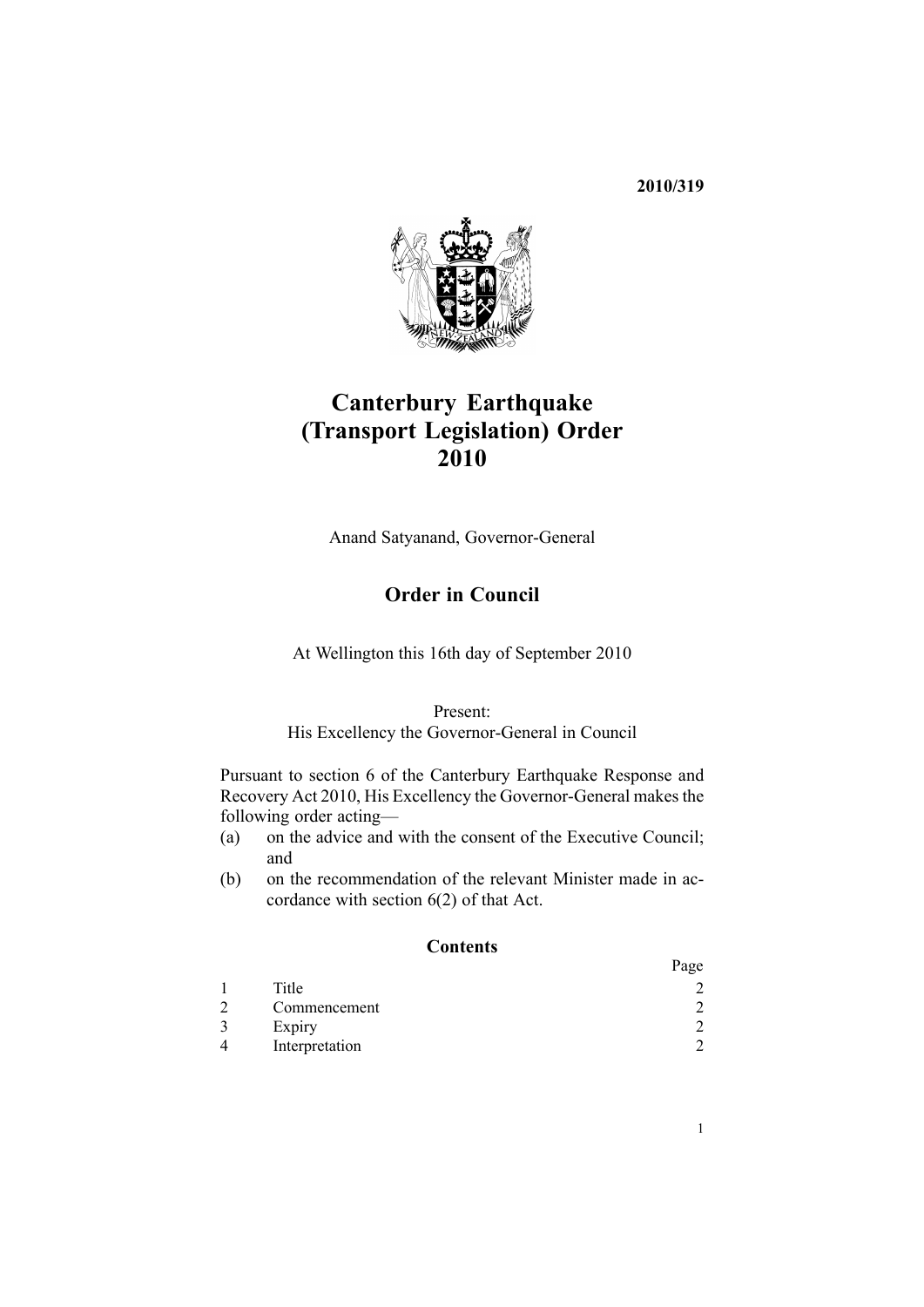5 Exemption 2

# **Order**

# **1 Title**

This order is the Canterbury Earthquake (Transport Legislation) Order 2010.

### **2 Commencement**

This order is deemed to have come into force on 4 September 2010.

#### **3 Expiry**

This order expires on the close of 30 November 2010.

#### **4 Interpretation**

In this order, unless the context otherwise requires,—

**heavy motor vehicle** has the same meaning as in [section](http://www.legislation.govt.nz/pdflink.aspx?id=DLM433619) 2(1) of the Land Transport Act 1998

**gross vehicle mass** has the same meaning as in Part 2 of the Land Transport Rule: Vehicle Dimensions and Mass 2002

**operator** has the same meaning as in [section](http://www.legislation.govt.nz/pdflink.aspx?id=DLM433619) 2(1) of the Land Transport Act 1998

**relevant authority** means—

- (a) Christchurch City Council; or
- (b) Selwyn District Council; or
- (c) Waimakariri District Council.

#### **5 Exemption**

2

- (1) While this order is in force, <sup>a</sup> person who operates <sup>a</sup> heavy motor vehicle and complies with subclause (2) is exemp<sup>t</sup> from—
	- (a) sections 16 and 43 of the Land Transport Act 1998; and
	- (b) regu[lations](http://www.legislation.govt.nz/pdflink.aspx?id=DLM44377) 5(1) and [18](http://www.legislation.govt.nz/pdflink.aspx?id=DLM44762) of the Heavy Motor Vehicle Regulations 1974; and
	- (c) sections 4 and 5 of the Land Transport Rule: Vehicle Dimensions and Mass 2002.

#### <span id="page-1-0"></span>cl 1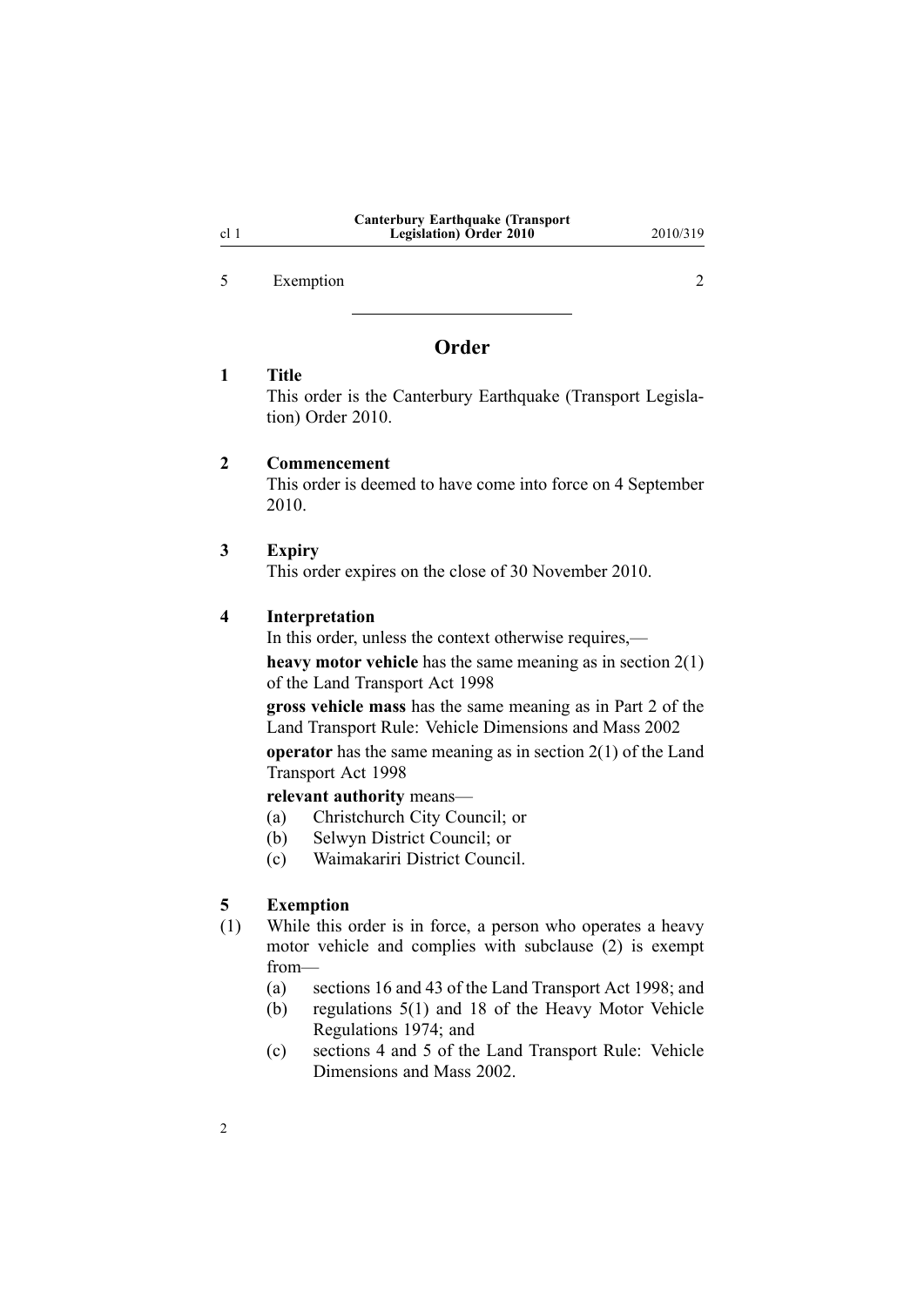| 2010/319 |                                                                 | <b>Canterbury Earthquake (Transport</b><br>Legislation) Order 2010 |                                                         |                                                                   | cl <sub>5</sub> |  |  |
|----------|-----------------------------------------------------------------|--------------------------------------------------------------------|---------------------------------------------------------|-------------------------------------------------------------------|-----------------|--|--|
| (2)      |                                                                 |                                                                    |                                                         | To qualify for the exemption, the person must,—                   |                 |  |  |
|          | (a)                                                             |                                                                    | in the case of the period beginning on 4 September 2010 |                                                                   |                 |  |  |
|          |                                                                 |                                                                    | and ending with the close of 16 September 2010, apply   |                                                                   |                 |  |  |
|          |                                                                 |                                                                    |                                                         | for and be granted written authorisation in respect of 1          |                 |  |  |
|          |                                                                 |                                                                    |                                                         | or more specified motor vehicles by-                              |                 |  |  |
|          |                                                                 | (i)                                                                |                                                         | the chief executive of the relevant authority; or                 |                 |  |  |
|          |                                                                 | (ii)                                                               |                                                         | a person authorised for the purpose by the chief                  |                 |  |  |
|          |                                                                 |                                                                    |                                                         | executive of the relevant authority:                              |                 |  |  |
|          | (b)                                                             |                                                                    |                                                         | in the case of the period beginning on 17 Septem-                 |                 |  |  |
|          |                                                                 |                                                                    | ber 2010 and ending with the close of 30 November       |                                                                   |                 |  |  |
|          |                                                                 |                                                                    | $2010,-$                                                |                                                                   |                 |  |  |
|          |                                                                 | (i)                                                                |                                                         | apply for and be granted written authorisation                    |                 |  |  |
|          |                                                                 |                                                                    |                                                         | in respect of 1 or more specified heavy motor                     |                 |  |  |
|          |                                                                 |                                                                    |                                                         | vehicles by-                                                      |                 |  |  |
|          |                                                                 |                                                                    | (A)                                                     | the chief executive of the relevant author-                       |                 |  |  |
|          |                                                                 |                                                                    |                                                         | ity; or                                                           |                 |  |  |
|          |                                                                 |                                                                    | (B)                                                     | a person authorised for the purpose by the                        |                 |  |  |
|          |                                                                 |                                                                    |                                                         | chief executive of the relevant authority;<br>and                 |                 |  |  |
|          |                                                                 | (ii)                                                               |                                                         | carry a copy of the authorisation in the specified                |                 |  |  |
|          |                                                                 |                                                                    |                                                         | heavy motor vehicle; and                                          |                 |  |  |
|          |                                                                 | (iii)                                                              |                                                         | produce the copy of the authorisation to an en-                   |                 |  |  |
|          |                                                                 |                                                                    |                                                         | forcement officer on request by that enforcement                  |                 |  |  |
|          |                                                                 |                                                                    |                                                         | officer; and                                                      |                 |  |  |
|          |                                                                 | (iv)                                                               |                                                         | operate the specified heavy motor vehicle in ac-                  |                 |  |  |
|          |                                                                 |                                                                    |                                                         | cordance with any terms and conditions specified                  |                 |  |  |
|          |                                                                 |                                                                    |                                                         | in the authorisation.                                             |                 |  |  |
| (3)      | Before granting an authorisation under subclause $(2)(a)$ , the |                                                                    |                                                         |                                                                   |                 |  |  |
|          | chief executive or the person authorised by the chief executive |                                                                    |                                                         |                                                                   |                 |  |  |
|          |                                                                 |                                                                    |                                                         | for the purpose (as the case may be) must be satisfied that       |                 |  |  |
|          | the specified heavy motor vehicle was operated as part of the   |                                                                    |                                                         |                                                                   |                 |  |  |
|          | relevant authority's response to the Canterbury earthquake.     |                                                                    |                                                         |                                                                   |                 |  |  |
| (4)      |                                                                 |                                                                    |                                                         | In granting an authorisation under subclause $(2)(b)$ , the chief |                 |  |  |
|          |                                                                 |                                                                    |                                                         | executive or the person authorised by the chief executive for     |                 |  |  |
|          |                                                                 |                                                                    |                                                         | the purpose (as the case may be)—                                 |                 |  |  |
|          | (a)                                                             |                                                                    |                                                         | must, before granting the authorisation,—                         |                 |  |  |
|          |                                                                 | (i)                                                                |                                                         | take into account-                                                |                 |  |  |

- (A) the safety of other road users; and
- $(B)$  the safety of the public; and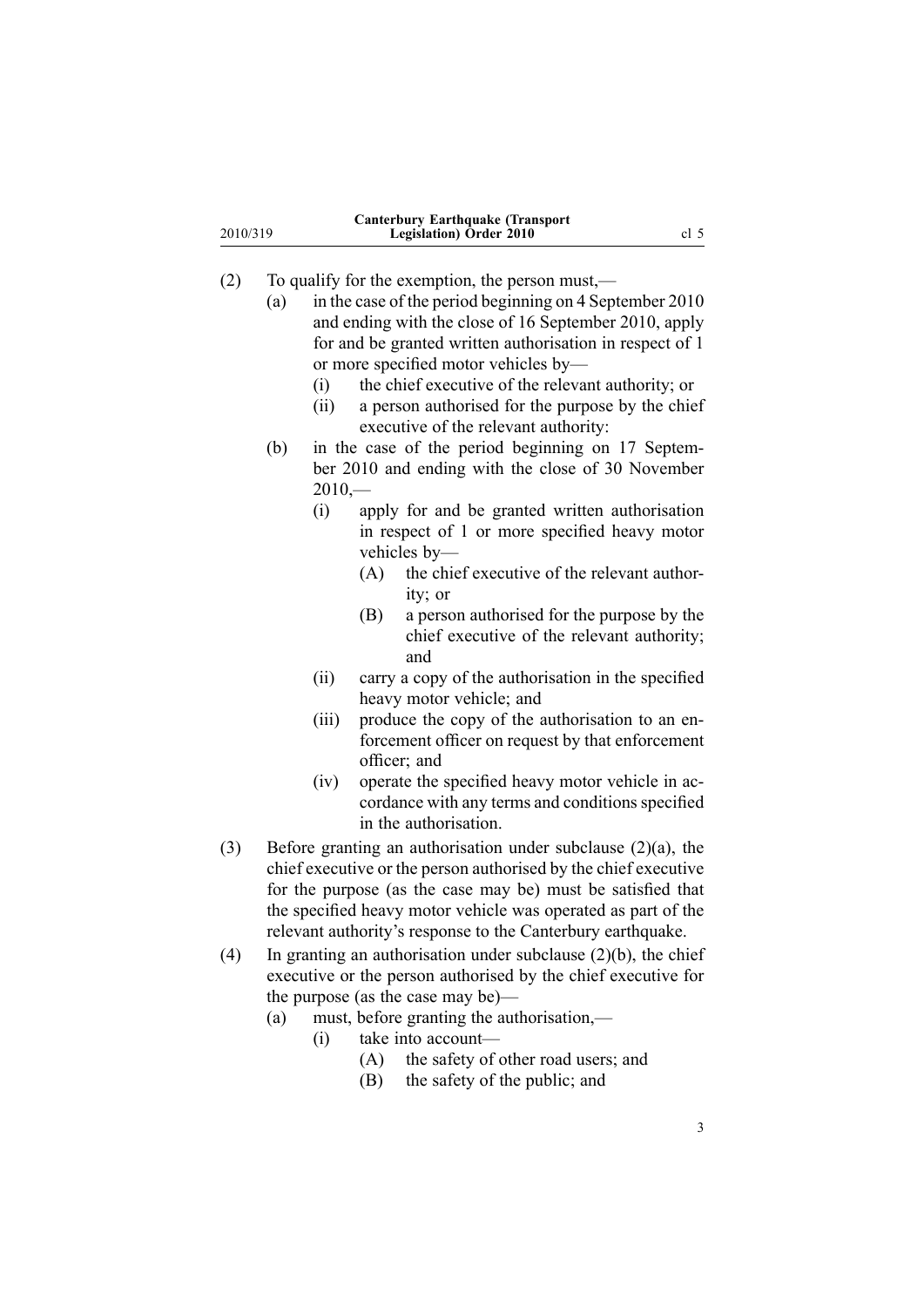| cl <sub>5</sub>    | <b>Canterbury Earthquake (Transport</b><br><b>Legislation</b> ) Order 2010                                                                                                                                                                                                                                                                   | 2010/319 |  |
|--------------------|----------------------------------------------------------------------------------------------------------------------------------------------------------------------------------------------------------------------------------------------------------------------------------------------------------------------------------------------|----------|--|
|                    | (C)<br>the potential effect on public property<br>and private property, including any road,<br>bridge, or other transport infrastructure<br>to be used by the specified heavy motor<br>vehicle; and                                                                                                                                          |          |  |
|                    | (D)<br>the relevant authority's response to the<br>Canterbury earthquake; and                                                                                                                                                                                                                                                                |          |  |
|                    | any relevant advice given by the New<br>(E)<br>Zealand Transport Agency in response<br>to the information provided under sub-<br>paragraph (ii) or by a territorial authority<br>in response to the information provided                                                                                                                     |          |  |
| (ii)               | under subparagraph (iii); and<br>in relation to the operation of a specified heavy<br>motor vehicle on any road, bridge, or other trans-<br>port infrastructure that is part of a State highway,<br>inform the New Zealand Transport Agency of the                                                                                           |          |  |
| (iii)              | authorisation; and<br>in relation to the operation of a specified heavy<br>motor vehicle on any road, bridge, or other trans-<br>port infrastructure that is not part of a State high-<br>way and is inside the district of another territorial<br>authority, inform that territorial authority of the<br>authorisation; and                 |          |  |
| (iv)               | be satisfied that any road, bridge, or other trans-<br>port infrastructure that is to be used by the spe-<br>cified heavy motor vehicle can safely accommo-<br>date the operation of the specified heavy motor<br>vehicle; and                                                                                                               |          |  |
| (b)<br>(i)<br>(ii) | must specify that the authorisation only applies to the<br>specified heavy motor vehicle when the specified heavy<br>motor vehicle is operated—<br>as part of the relevant authority's response to the<br>Canterbury earthquake; and<br>at a weight that does not exceed the gross vehicle<br>mass of the specified heavy motor vehicle; and |          |  |
| (c)                | may specify any other terms and conditions regarding<br>the operation of the specified heavy motor vehicle, in-<br>cluding (but not limited to) where and when the spe-                                                                                                                                                                      |          |  |